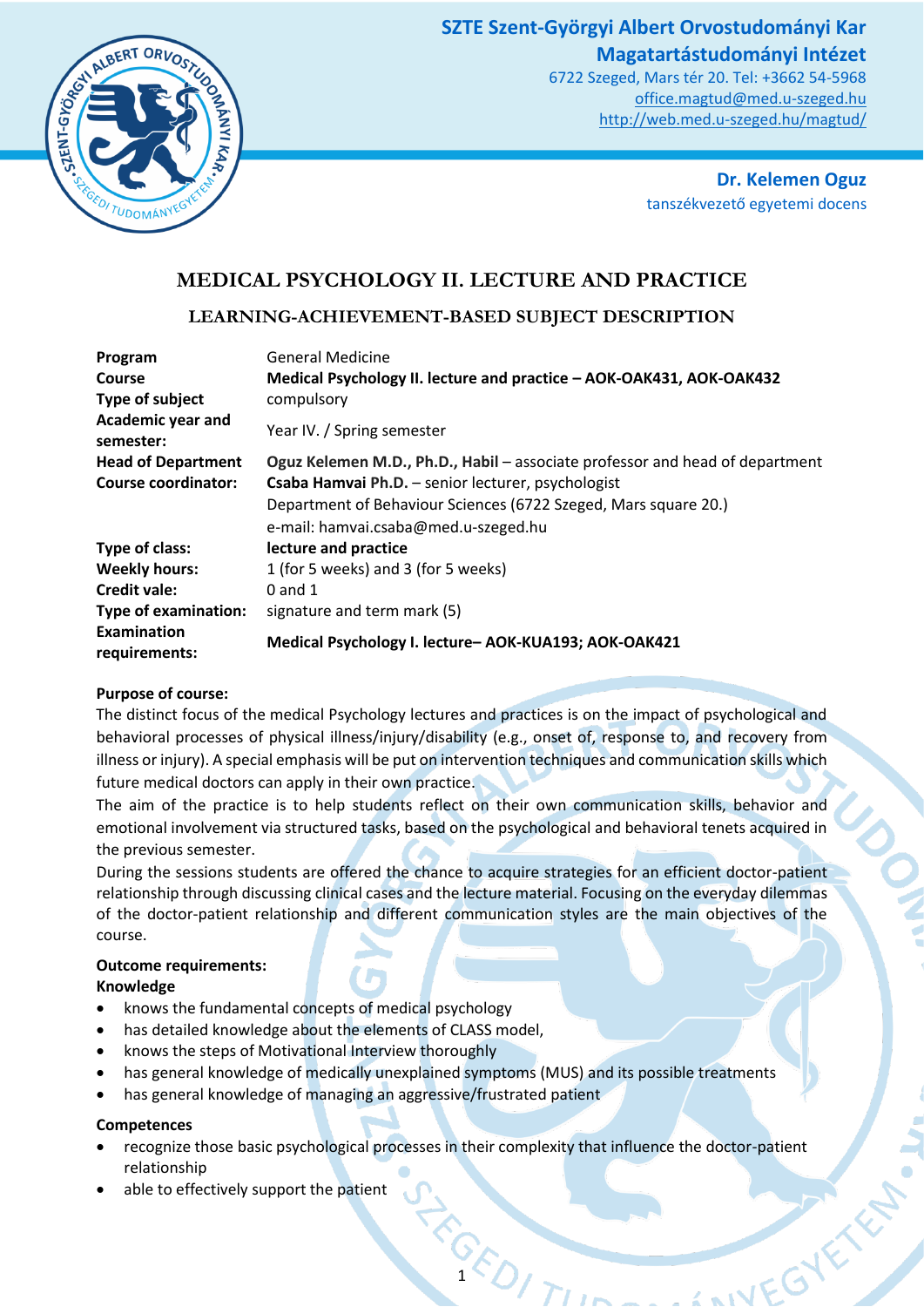- able to behave empathically throughout the treatment
- tolerates frustration in difficult medical situations

#### **Attitudes**

- recognize those basic psychological processes in their complexity that influence the doctor-patient relationship
- able to effectively support the patient
- able to behave empathically throughout the treatment
- tolerates frustration in difficult medical situations

# **Autonomy and responsibility**

• recognize those basic psychological processes in their complexity that influence the doctor-patient relationship

NALBERT ORVOSTUS

AINEGYE A

- able to effectively support the patient
- able to behave empathically throughout the treatment
- tolerates frustration in difficult medical situations

# **Topics:**

LECTURE

- Introduction. Psycho-neuro-immunology, Psychosomatic Perspective
- Attachment. Personality. Personality Disorders
- Anxiety disorders
- Psychological Interventions I.
- Psychological Interventions II.

#### PRACTICE

- Review. Medically unexplained symptoms (MUS).
- Management of upset patient
- Communication with different age groups
- Burnout
- Situational exercises

#### **Methods:**

#### LECTURE

- Frontal lectures.
- PPT-s will be uploaded on Coospace

#### PRACTICE

- case discussions
- video analysis
- training excercises
- situational exercises

#### **Criteria of the competition of the course:**

- Attend lectures and practices as per the general regulations.
- Failure to comply with the regulations means failing the semester.

#### LECTURE

• **Completing the practice is obligatory for the signature.**

# PRACTICE

- **No absence, participation is obligatory.**
- **PPT presentation is obligatory** (project work for practice).
- 23-25-1-1-1 • **Participating in situational practices is mandatory.**